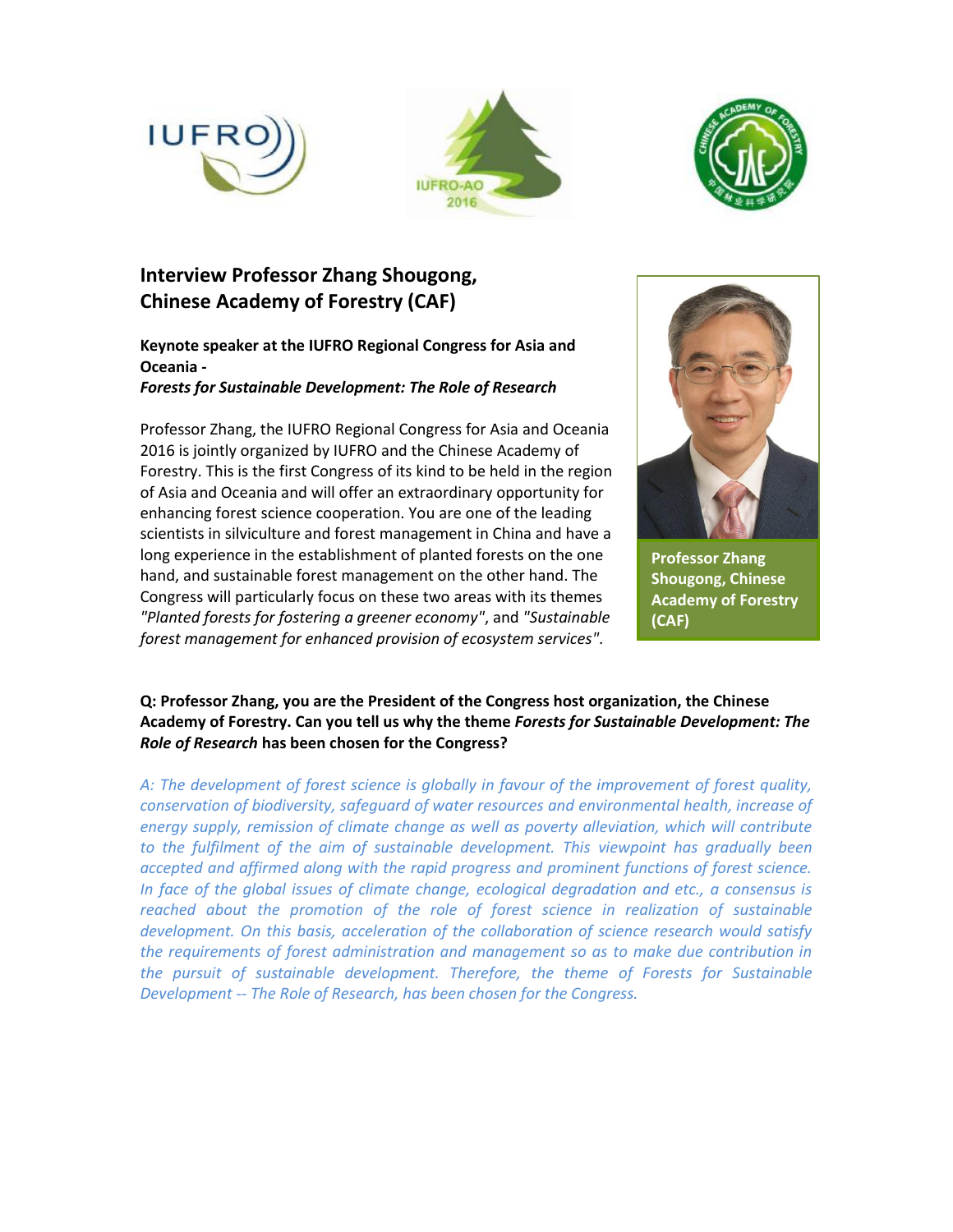**Q: What role do forests play in the pursuit of sustainable development in Asia and Oceania?**

*A: Forest is the main body of territorial ecosystem and a renewable resource with a public attribute, which plays an irreplaceable and vital role in the sustainable development. As one of major forest regions in the world, Asia and Oceania is rich in forest resources, which enjoys an important position in the global forestry, such as forest employment, forest production value and trade of forest products. Consequently, the influence of its* 



*Timber houses applying larch wood*

*forest economic benefit, ecological benefit and social benefit are great to Asia and Oceania, much higher than that to the rest of the world.*

#### **Q: How have forests and forestry developed in China over the past decades and what is the current situation?**

*A: The recent 35 years has seen great strides made in the Chinese forestry. The conservation of natural forest and the energetic growth of planted forest have enabled China to accomplish the dual increase of forest quantity and forest quality. The forest area is expanded by 80%, the standing volume is boosted by 68% while 2,740 nature reserves have been established, covering 14.83% of the national land area, higher than the world average level. In addition to improving the ecological environment in China by forests, the forest production function and ecosystem services have been in an effective play, by producing multiple forest products, creating employment opportunities, and thus contributing to poverty alleviation in hilly areas. A high number of venues also have been offered for the conduction of forest tourism and forest cultural activities, receiving billions of visitor person-time.*

#### **Q. Can you give an example of how research has contributed positively to the evolution of forestry in China and in the Asia and Oceania region?**

*A: Attaching great importance to the sustainable development of forestry, the Chinese Government has attained an apparent result in intensifying the efforts of R & D in ecological construction and protection, selective breeding and high effect culture, technologies desired by the upgrading and transition of forest industries. The techniques proposed for the conservation*  and ecological rehabilitation of natural forest have provide technical support to the natural *forest that accounts for 70% of China's forest area. The theory and technical model of low coverage degree desertification control and forestation sees a 40% cost reduction in dunefixation forestation, and a 40 - 60% reduction of ecological water consumption. The comprehensive reconstruction technique for low-yielding oil-tea tree plantation increases the oil yield to over 20 kg from 5 kg.*

*"The Cooperation of Oil Tea Camellia Development between China and Thailand" as an intergovernmental science cooperative project between China and Thailand has been carried out jointly with the Royal Agricultural Research Centre, Chiengmai, Ministry of Agriculture and Cooperatives, Thailand. In 2015*~*2016, the Chinese Academy of Forestry has undertaken the*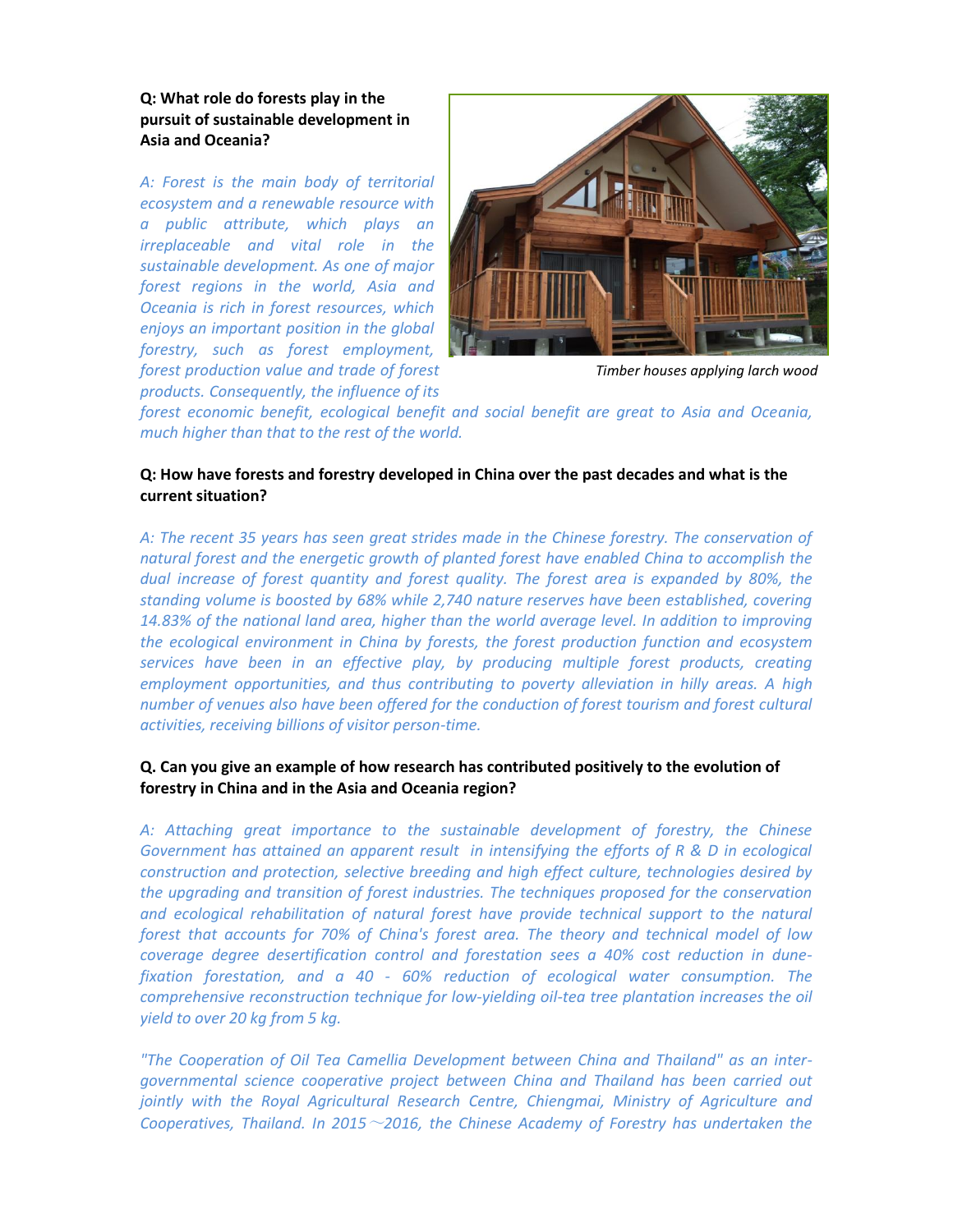*project of Comparative Study on Bamboo Industry Chain to Promote the Development of Bamboo Industry in China, Nepal and Vietnam, funded by UNDP, which has strengthened the regional forest science cooperation and promoted the regional forest development.*

#### **Q: How has the Chinese Academy of Forestry as a multi-discipline and public research institution contributed to the forest development in China?**

*A: Clinging to the significant scientific and technological demands of the national and sectoral development, the Chinese Academy of Forestry emphasizes original innovation and technology integration, and carries out key researches responding to major scientific and technological issues that bear overall, comprehensive, critical and fundamental significance in China's forest development and ecological construction. CAF created 75% of the improved varieties of principal tree species for forestation in China and developed the technical systems in support of the national key forest ecology programs and forestry policy consultation. Collaborative innovation is conducted among industrial enterprises, institutes of higher education and research academies by the establishment of strategic alliance for forest industrial technology innovation. The national forest science data platform and the national forest germplasm (including bamboo, rattan and flower) resource data platform have been set up, which are free of charge and open*  to the society for data sharing. Large promotion activities are sponsored for the transfer of *research results, scientists and technicians are sent to forest region and enterprises to facilitate the enterprises in tackling key technical bottleneck, to help forest farmers increase income and get rich, and to accelerate the conversion of research results into productivity.*

**Q: What importance would you attach to planted forests both in China and in the entire Asia and Oceania region?** 



Planted forests of *Larix gmelinii*

*A: Planted forest is inferior to natural forest in ecological services. But with the establishment of large-scale fast-growing and high-yielding plantations and expansive networks of shelter belts, China has, at least, achieved two aims, one is the effective relief of China's huge timber shortage (present foreign-trade dependence is 50%); the other is the facilitation of ecological*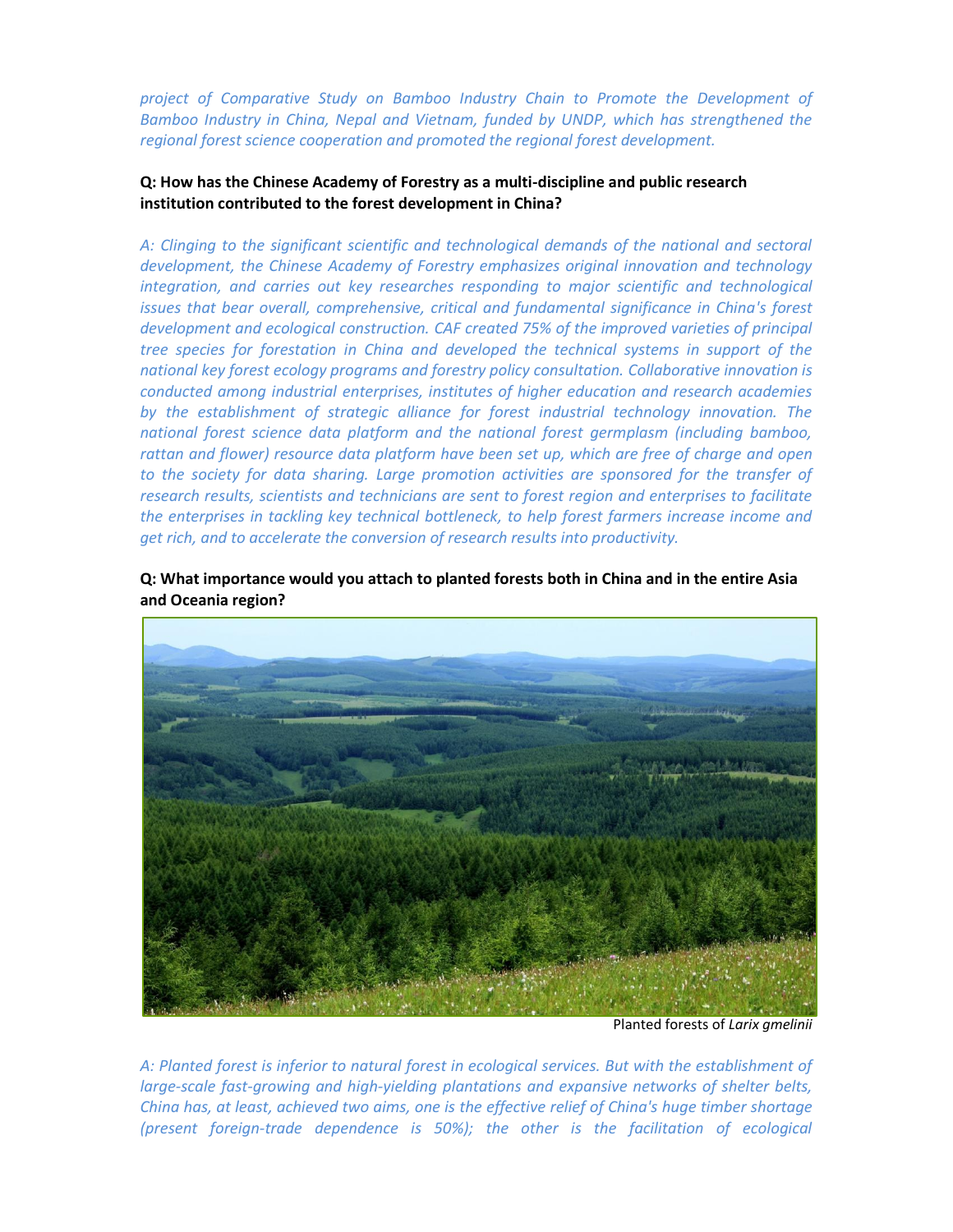*rehabilitation of vast ecological-weak ecosystems, which has kept many farm fields, pastures,*  roads and villages free from natural calamities while has solved the issues of fuelwood and *timber for local people and safeguarded the agricultural production in major geographical regions in China. Moreover, 69.33 million ha planted forest has allowed China to implement the conservation of natural forest and natural vegetation. Active development of planted forest is perhaps a good choice for countries in Asia and Oceania that are scarce in forest and have a gap of timber supply and demand.*

#### **Q: You have also done important scientific work in the field of tree breeding, especially regarding the improvement and breeding of larch species for pulpwood. How does this research technology contribute to a greener economy?**

*A: Greener Economy is a core concept put forth by "Rio + 20", the UN Congress on Sustainable Development in 2012, which is a fine green development concept that puts stress on the investment into natural capital, decrease of the consumption of natural capital and increase of human capital to promote economic development, and build up the welfare of forest regions by forest sustainable management. The research of forest tree breeding done by my team,*  especially the oriented selection and breeding of varieties of larch species for softwood pulp, the *corresponding high-effect cultivation techniques and the large-scale extension and application, is a concrete action for the implementation of development of a greener economy and it has helped improve the wood quality and associated biological products to a great extent.*

#### **Q: As an expert in silviculture, you have placed particular emphasis on the theory and technology of sustainable forest management (SFM) in China. What are the main challenges in SFM, in your view?**

*A: There are three main challenges i.e., poverty, obsolete concept and lack of knowledge. This would lead to two consequences, one is the unbalance of rights and benefits among forest stakeholders (forest owners, forest operators, inhabitants in forest, and the public), the other is that the forest's economic, ecological and social benefits can't be taken into account altogether.*

*Poverty is one of factors for the destruction of forest. Poverty-stricken people or people who totally depend on forest for subsistence are often forest destructors as well as the springheads for illegal logging and unlawful timber trade. Backward knowledge about forest and weak understanding of sustainable development will give rise to an irrational use of forest resources.*  Lack of forest knowledge also constitutes one of the factors that restrict the sustainable development of forest. On the one hand, modern forest knowledge is not sufficient to hold up the *scientific forest management while on the other traditional forest knowledge is often despised of neglected. Sometimes so called "new techniques" are blindly put into application e.g., the abuses of pesticides and chemical fertilizers.*

#### **Q: How are these challenges being faced?**

*A: Fist of all, the international community should pay continuous close attention to the eradication of poverty, and keep a watchful eye on the conditions of existence for inhabitants and indigenous people in forest regions. In Asia and Oceania, attention should be also given to numerous left-behind elderly, women and children caused by urbanization, whose livelihood depends heavily on forest.*